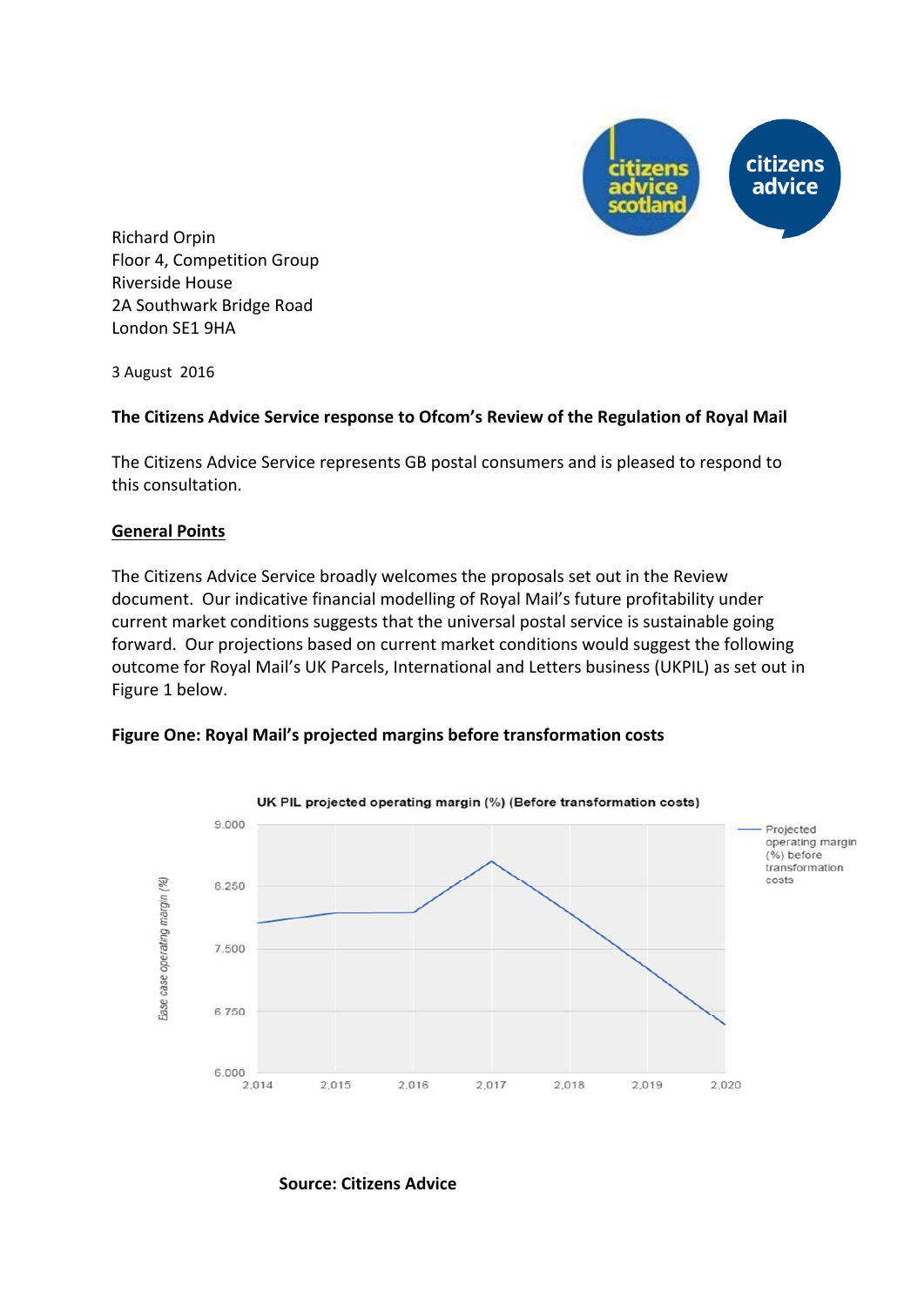On balance, we agree that Ofcom should not have moved towards the reimposition of the types of ex ante price controls used by Postcomm under the previous regulatory regime. Whilst we are concerned about the pace of price rises in the first years of the existing regulation, we note that this has slowed recently and that Royal Mail has not raised its prices to the maximum allowed under existing caps.

Market conditions have changed since Postcomm introduced its detailed ex ante price control regime. Both an increasing intensity of competition in the parcels market and growing pressure on Royal Mail's (average unit) costs due to declining mail volumes now put it under greater pressure to manage its costs appropriately, despite its dominance of the mail delivery market.

In this context, whilst we are concerned to ensure that consumers should be protected from any abuse of market power, we do not consider that the reintroduction of detailed ex ante controls would have been proportionate or effective. There are doubts that such controls would have been workable given continuing unpredictability about the level and pace of mail volumes decline and a lack of transparency of information about Royal Mail's underlying cost base and the relative importance of different cost drivers. Reimposition of these controls could also foster market uncertainty and set Royal Mail perverse incentives towards regulatory gaming and pursuit of information advantage strategies leading to the type of regulatory conflicts seen under the previous regulatory regime. Ofcom could also have been subsequently drawn into a process of regulatory creep towards an ever more granular control.

We would, though, expect that Ofcom continues to monitor the market closely to ensure that Royal Mail is taking available efficiency gains and that consumers are getting value for money for universal postal services.

We also agree that it is timely for Ofcom to reappraise the scope of consumer protections in light of rapid market development and ongoing changes to the needs consumers have for post. It is important to ensure that consumer protections are targeted and proportionate and that they remain relevant and appropriate for consumer needs.

However, we are a little concerned that moves to remove Mail Integrity Procedures and obligations may result in poorer quality of service for consumers. We would expect that any changes follow extensive consideration and that their effects are monitored and, as a matter of principle, that any cost savings resulting from reduced regulatory obligations should be passed back to consumers and customers.

Further, given the growing importance of e‐commerce delivery for postal consumers, we would expect that there should be an increasing emphasis on the experience of consumers as recipients of parcel. This needs to consider whether the existing mix of market incentives and consumer protections are sufficient to secure adequate standards in this increasingly important area. We will be undertaking some research on these issues over the next few months.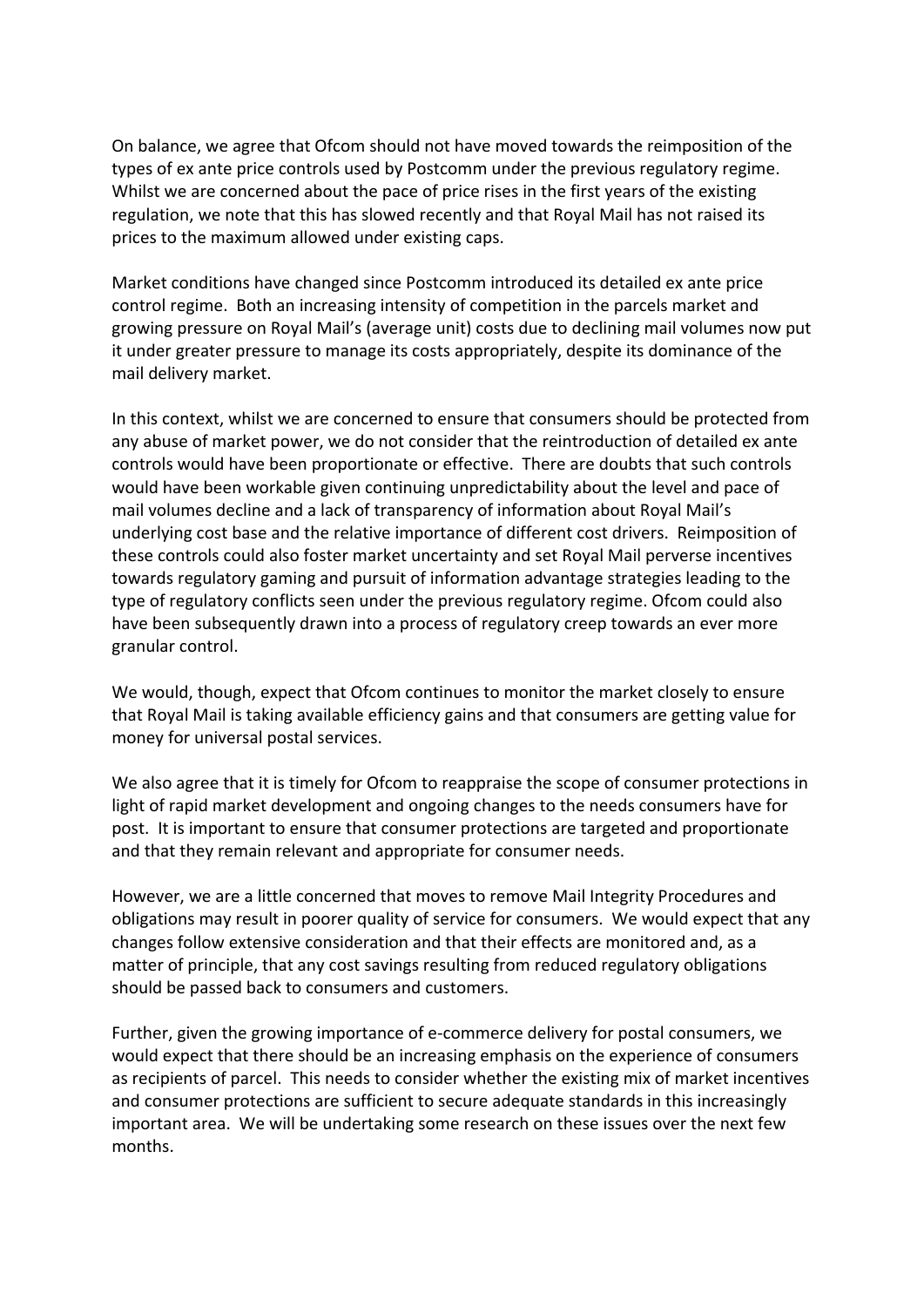#### **Review Questions**

**Question 1: Do you agree that the evidence summarised in Section 4 and set out in more detail in the annexes to this consultation does not support the imposition of (i) further price controls on parts of Royal Mail's business or (ii) efficiency targets? Please state your reasons and provide evidence to support your view.**

We do not consider that the evidence summarised in Section 4 and in the annexes by itself is sufficient to warrant the reimposition of further price controls or efficiency targets.

Looked at in isolation it could be considered that there are arguments for a more aggressive ex ante approach. Royal Mail continues to have significant market power in some parts of the market, Royal Mail's labour costs remain higher than those working in similar industries and it could achieve greater efficiency (across the three measures used).

However, these concerns are outweighed by the following factors:

- The market dynamics are different than when Postcomm first applied detailed ex ante price controls in the early 2000s. Whilst at that time letter mail volumes were growing in line with GDP, they are now in an established, if gradual, decline. As there are significant common and shared costs at the business, this puts pressure on Royal Mail to cut costs just to stand still (in terms of its average unit costs);
- There is enduring uncertainty in relation to the possible impact on volumes of digitisation and initiatives such as Digital by Default across government;
- Greater competition has emerged in low weight parcels market segments which are growing as a proportion of the overall market, and this is pressing Royal Mail to be more commercially focused in these areas;
- Over recent years, Royal Mail has not raised its letter prices substantially, this may suggest that a higher price elasticity of demand (amongst its largest mailers) is restraining its ability to raise profits by increasing prices;
- The effectiveness of possible ex ante measures is not clear. The history of the controls imposed by Postcomm was characterised by battles over information and a failure to achieve a common view over the exact nature of Royal Mail's costs. These problems could be repeated were Ofcom to move towards new and more detailed controls. Further, there was a tendency towards regulatory creep as Postcomm aimed for ever greater precision in the structure and form of its controls. This led to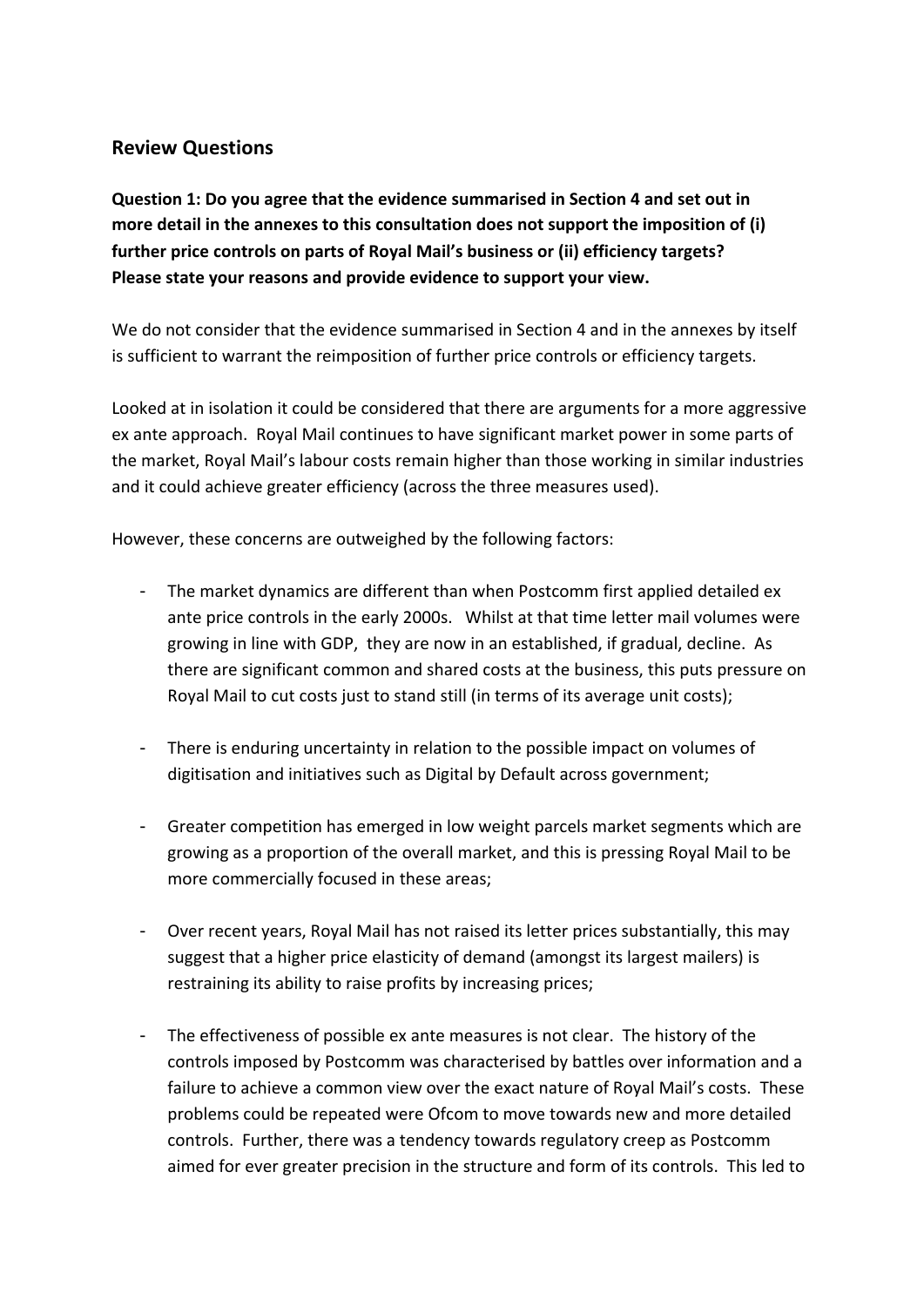an unhelpful climate of conflict and hostility between the regulator and Royal Mail which clouded the sector;

- Any attempt to reintroduce more detailed controls could foster considerable regulatory uncertainty. It would require a lengthy process of discussion and information gathering and may prove very difficult to implement in practice.

On balance, therefore, we agree with Ofcom's judgement that a reimposition of detailed ex ante price controls and efficiency targets at this time would not be in the interests of consumers or customers. It is though important that Ofcom continues to monitor this situation.

We do, though, note that safeguarding the financing of the universal postal service will best be achieved by ensuring a cost efficient and high quality service most likely to be used by large mailers. Consumers have paid (through passed on price rises) for the refinancing of universal service provision and it is important that the cost savings foreseen in the process of the transformation of Royal Mail are realised and price rises averted. Further consumers and customers should receive a postal service which gives value for money despite Royal Mail's dominance in parts of the market.

# **Question 2: Do you agree that the regulatory framework should remain in place until March 2022 following the anticipated completion of Ofcom's review by the end of 2016‐17? Please state your reasons and provide evidence to support your view.**

The postal market has benefitted from the regulatory certainty achieved under the current framework which was set for seven years. This was initially set for a longer period than the five year controls typically used by regulators as a means of securing additional certainty at a moment when significant changes were being implemented and Royal Mail was being sold. Given the sale of the business, in light of Royal Mail's return to profitability and Ofcom's confidence in the financial stability of the universal service it can now be considered appropriate to move towards a more typical five year period for price caps.

## **Question 3: Do you agree that the analysis summarised in Section 4 and set out in more detail in the annexes to this consultation accurately reflects the UK postal market? Please state your reasons and provide evidence to support your view.**

We welcome the detailed consideration of postal market development set out in the Review consultation and at Annex. The evidence set out provides a useful basis for considering how best to regulate the sector. However, whilst we understand the need to redact confidential information we note that this limits the usefulness of some of the data contained in the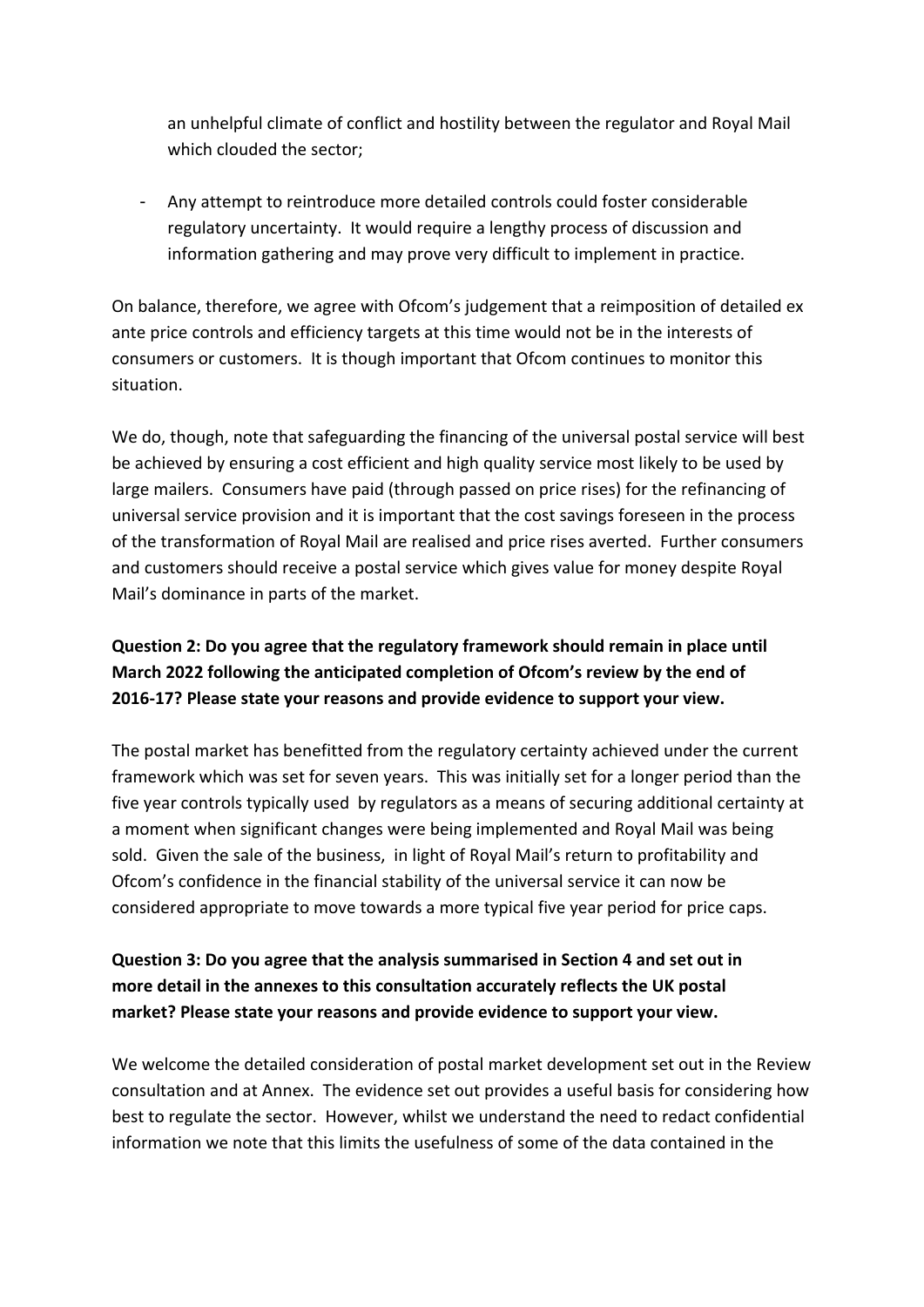documents which are "scissor‐heavy". In general, though, we recognise the pattern of market development set out in the Annexes which fits our own analysis and data.

One area to note, though, is that the focus of the market analysis is firmly centred upon the universal postal service provision. This is understandable given the scope of Ofcom's statutory duties but can lead to a rather narrow view of market dynamics compared to a wider consideration which includes also the development of ancillary, upstream and downstream markets (such as e‐retail for example).

Over time, this narrower perspective could present risks that potential shocks to the sector (for example from a rapid move towards digitisation of government correspondence or the development of retailer owned postal networks) may be less easily seen in advance.

# **Question 4: Do you agree with our proposal not to amend the Universal Service Order or the DUSP conditions to include tracking as standard on First and Second Class single piece parcels? Please state your reasons and provide evidence to support your view.**

It is important to consider the effects of including additional service features within the universal service order. This could, as Ofcom argues in its Review document, provide Royal Mail with a competitive advantage in this market (given that it would now be eligible to claim a VAT exemption for this service). Further, whilst consumers are selecting tracked services at an additional price, it is not clear that tracking is now an essential consumer need which warrants regulatory protection. The effect of including tracking within the parameters of universal services may be that an untracked cheaper service becomes unsustainable or unavailable, penalising lower income consumers who may not wish to pay a higher price for tracking or those consumers who would not choose or be able to track online. On balance, therefore, we agree with Ofcom that the extension of tracking to the Universal Service Order would not be appropriate at this time.

### **Question 5: Do you agree with our proposal to retain the safeguard cap in its current form? Please state your reasons and provide evidence to support your view.**

The scope and shape of current price caps appears to have been sufficient (over recent years) to protect consumers against steep prices rises. Retaining these caps increases market certainty. If Ofcom were to move towards a different type of cap, this could involve considerable and protracted debate and analysis possibly reopening the debate about the cap itself. In light of this, we would support the retention of the current safeguard cap in its current form given its advantages in relation to certainty. We would expect, though, that Ofcom monitors price rises carefully to ensure that customers and consumers are getting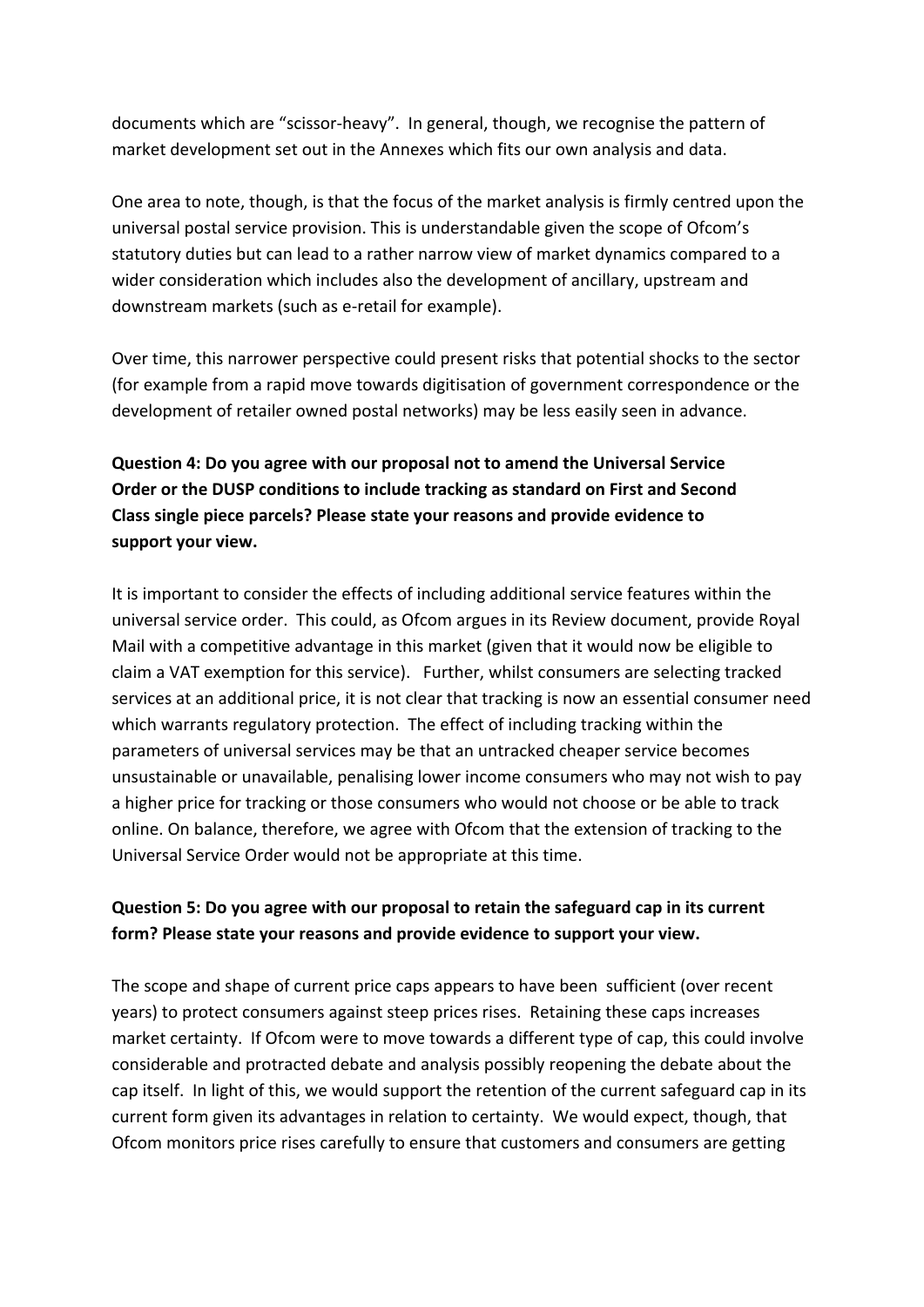value for money and that it ensures that Royal Mail is not unfairly treating (more captive) customers or engaging in any anti‐competitive pricing.

Our research on consumer needs has indicated that affordability, along with reliability/safety and ease, continues to be a key consideration for consumers in their decisions about whether to send letters and parcels. Consumers consider cost when sending post. When asked during the quantitative phase of the research, half of consumers either strongly or slightly agree that 'when sending something through the post, cost is my main concern' (50%), compared to a quarter of consumers who disagree with this statement (25%). These findings are set out in Figure 2 below.



| 8% | 17% | 22% | 27% | 23% | 50% |
|----|-----|-----|-----|-----|-----|
|    |     |     |     |     |     |

Cost is slightly more important for younger age groups. Cost is also significantly more important for people who are receiving benefits than those who are not (78 and 74% respectively). Most consumers feel Royal Mail provides good value for money for posting letters. They appreciate the universal service as they do not feel it would be fair to be penalised for sending letters farther away. Consumers on a low income or on employment support are the most likely groups to feel that using the post is expensive. In order for sending cards and parcels to remain an attractive proposition, consumers must feel that the price of sending is reasonable and 'worth it'.

When it comes to sending parcels as opposed to letters, consumers (across income levels and ages) feel Royal Mail is too expensive. In particular, the problem lies in the relationship between parcel sizes and prices. An inexpensive item (such as a baby's rattle or a Christmas card that just happens to be large) might cost more to send than the actual value of the item just because of its size. Moreover, high cost is one of the main reasons behind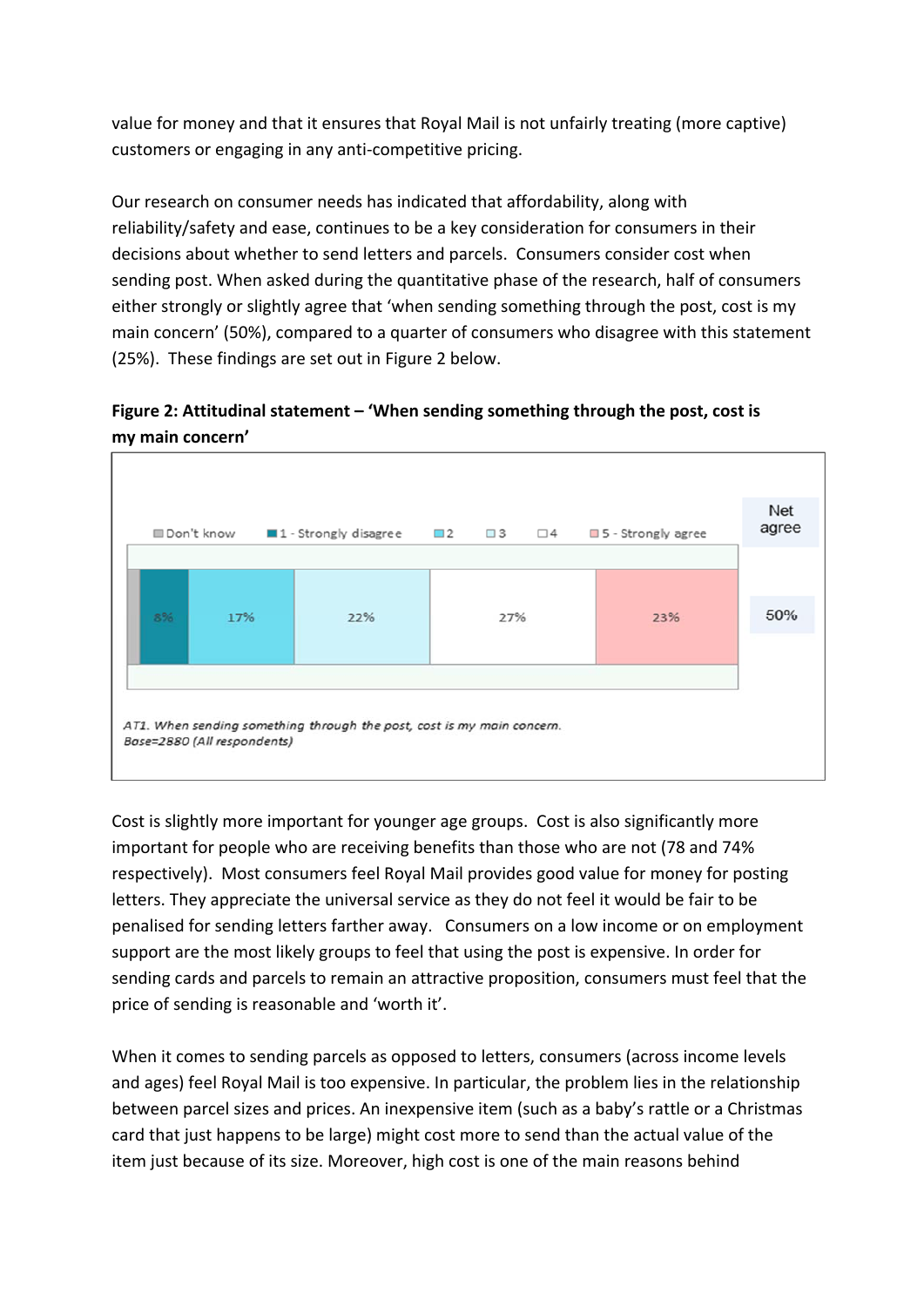consumers opting to send parcels with another postal operator instead of Royal Mail. When it comes to larger parcels (more than 500 grams), couriers are a more affordable option and they provide the added convenience of parcels being picked up directly from home instead of having to be carried to a Post Office. Cost is generally of higher importance to certain audiences, often lower income groups. The chart below shows certain groups are more likely to either strongly or slightly agree with the statement that cost is their main concern as set out in Figure 3 below.

## **Figure 3: Attitudinal statement – 'When sending something through the post, cost is my main concern', broken down by key demographic variables**



Consumers emphasised the need for clearer pricing structures in future, particularly for sending letters. For example, consumers appear confused about the size and weight of letters that will be accepted if they put them in the post box rather than going to the Post Office.

This may also be the case for older people, Consumers aged 55‐74 and above are significantly more likely to send cards to family and friends (75% aged 55‐74 and 75 above compared to 65% of those aged 18 ‐54) and letters to family and friends (52% aged 55 and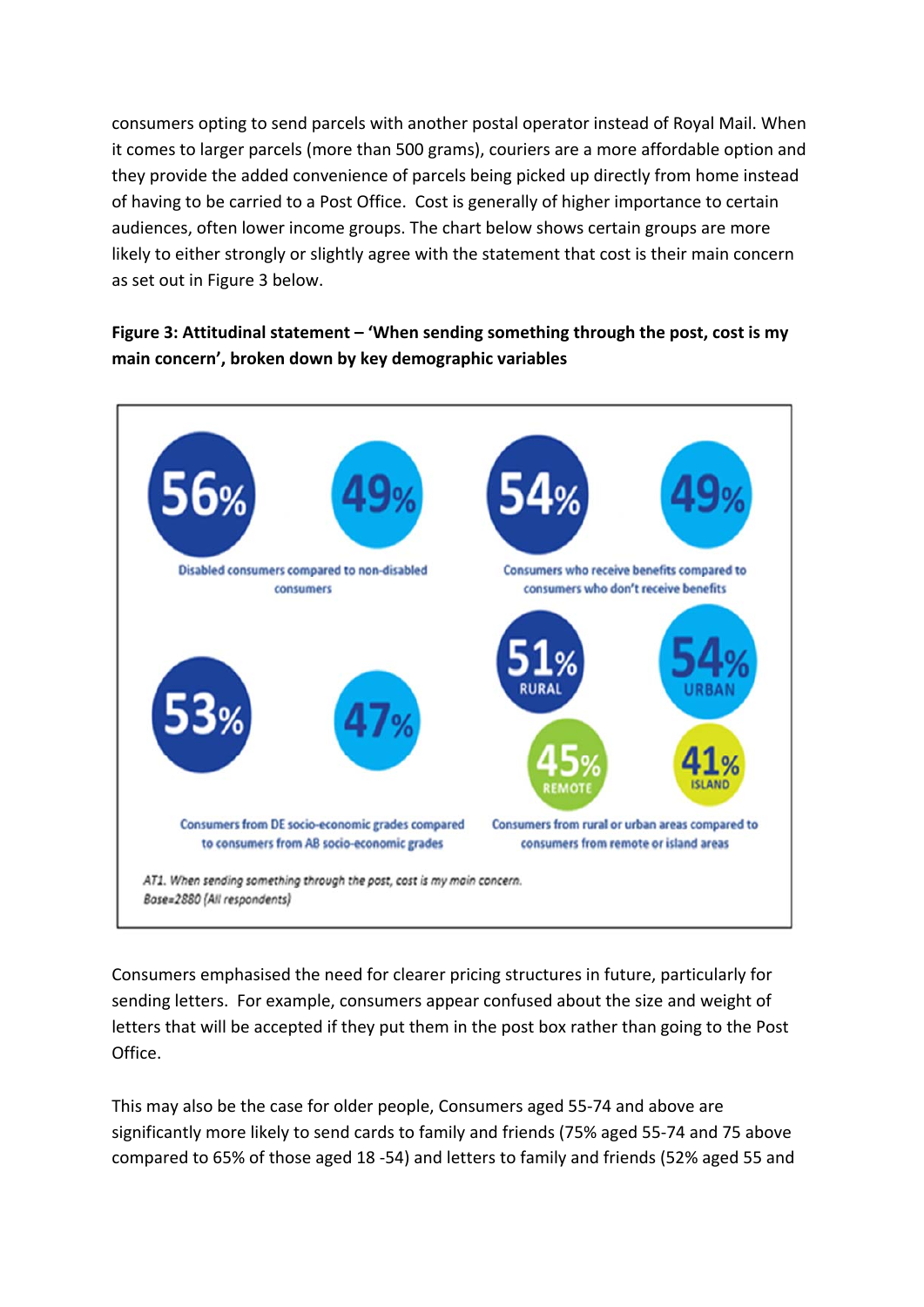above compared to 41% of those aged 18 ‐ 54). Therefore, making card pricing clearer and simpler would help to meet this need of older consumers.<sup>1</sup>

# **Question 6: Do you agree that we should amend the USPA Condition so that it is clear that access operators cannot be required to accept general terms and conditions that include shorter notification periods than those provided for under USPA 7?**

Consumers benefit from downstream access due to lower prices and that it provides stronger incentives for Royal Mail to be customer responsive and innovative in its upstream activities. We support this measure which strengthens protections for access operators.

# **Question 7: Do you agree with our proposal to amend the scope of Essential Condition 1 to cover untracked letter and large letter mail, and single piece universal service parcels, and to remove the remaining universal service products from the scope of the Essential Condition 1?**

Consumers need to be protected from the risk of loss, damage, theft or interference and, therefore, Essential Condition 1 is still an important consumer protection. We support Ofcom's proposal to widen the scope of Essential Condition 1 to include end‐to‐end letter delivery and large letter delivery services and universal service, untracked single piece parcels.

The Citizens Advice Service does not consider that tracked items such as Special Delivery items and other express and secured services should be covered under this Condition as these items are tracked. Likewise, Document exchange mail and closed user group networks do not need the same level of protection because they are sent through a private network, resulting in a reduced risk of loss in these networks and they do not require the same level of protection as items that are untracked. In this context Condition 1 may be disproportionate.

## **Question 8: Do you agree with the proposed streamlining revisions to Essential Condition 1, including the removal of the Mail Integrity Code of Practice, as drafted in Annex 12?**

Ofcom advises that the number of mail integrity complaints that it has received has been very low, but does not offer reasons for this. The Citizens Advice Service considers that, as the contract is between the sender and the Access Operator, any issues are likely to be

<sup>&</sup>lt;sup>1</sup> 'The future of consumer needs for postal services:research report for Citizens Advice', Breaking Blue, June 2016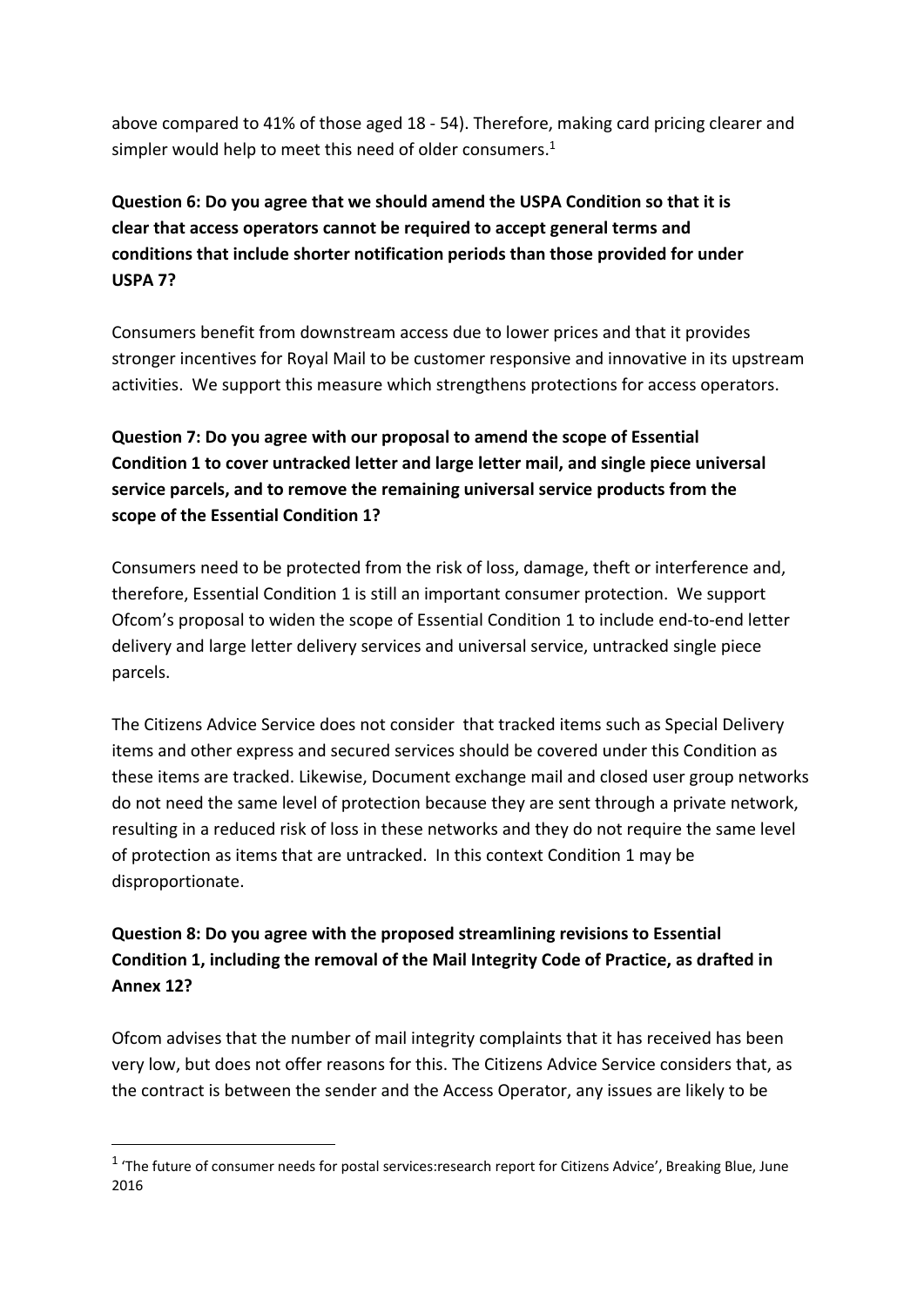resolved through the fulfilment of contract requirements. If the sender remains dissatisfied they can choose to switch to an alternative Access Operator or use Royal Mail.

Given this, The Citizens Advice Service is relaxed about the proposed move towards annual reporting but would expect that, more frequent reporting would be reintroduced if evidence emerged that services were deteriorating. We leave it to others to comment on the detail of access terms and conditions but would expect that any cost savings from any proposed changes should be passed onto customers and consumers.

# **Question 9: Do you agree that the proposed drafting of Essential Condition 1 including relevant definitions accurately capture our intended objectives and the intended operators and mail types?**

The Citizens Advice Service agrees with the proposed drafting of Essential Condition 1. However, The Citizens Advice Service is interested to understand how Ofcom intends to monitor service quality of operators (other than Royal Mail), especially those who provide an untracked parcel service. Is it Ofcom's intention that these parcel operators should provide some form of annual Mail Integrity report?

### **Question 10: Do you agree with the proposed revisions to Consumer Protection 2, including the removal of the PCOP code and agreement, as drafted in Annex 13?**

Mail Users, Access Operators and Royal Mail are in a much better position than The Citizens Advice Service to comment on the appropriate period of notice to any amendments of their contract or the Terms of Conditions, but we would be concerned to ensure that any changes should not result in consumer detriment. The risk of mail being delayed, lost or ending up in the wrong postal operator's network must be kept to a minimum so that consumers are not penalised from any changes. If Access operators do not need to provide an identifier, The Citizens Advice Service has concerns that some complaints that should be directed to the Access operators will be made to Royal Mail. This will result in a delay to the complaint being dealt with correctly and efficiently.

In light of these concerns we would not be in favour of proposed changes to Consumer Protection 2.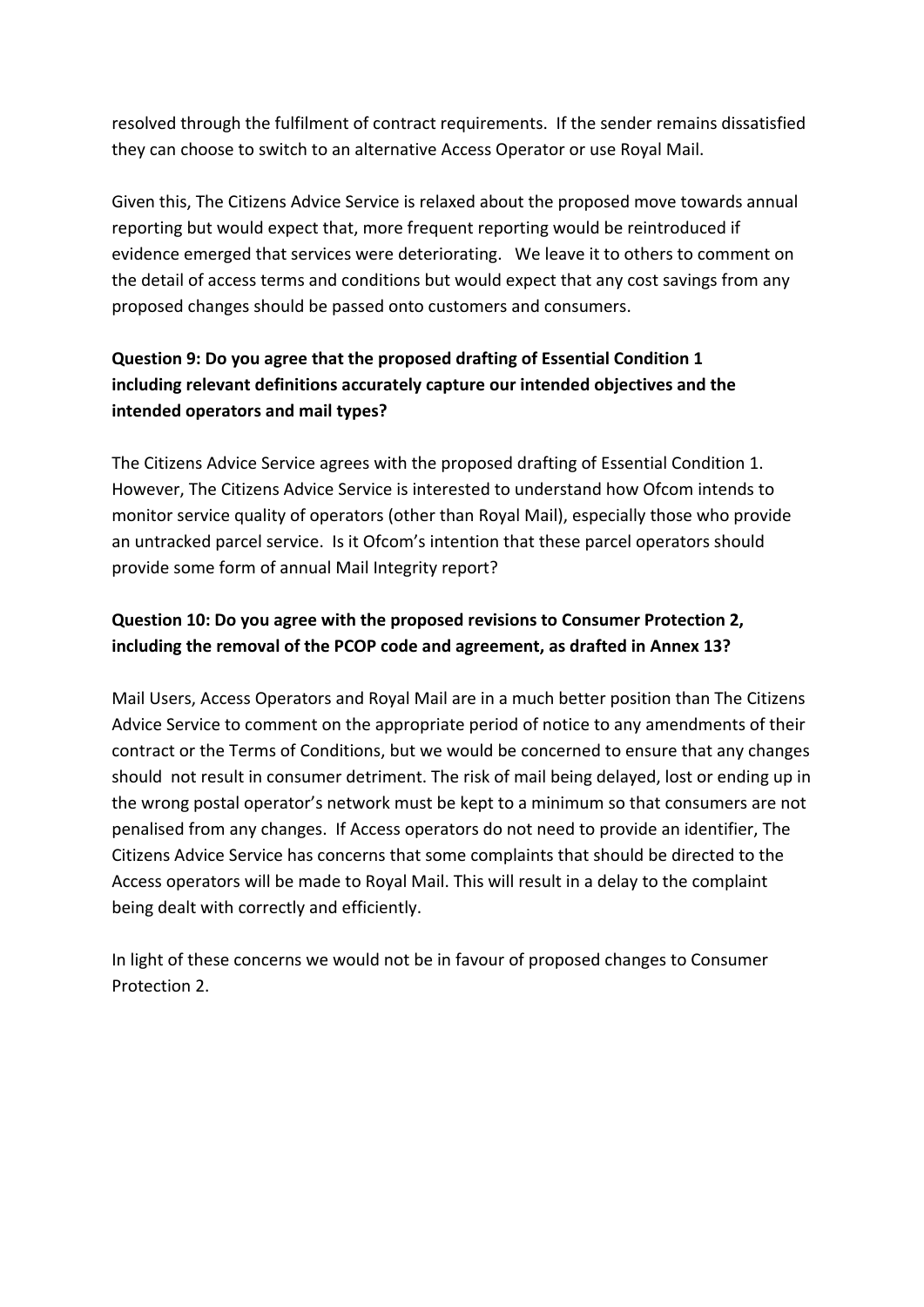## **Question 11: Do you agree that the proposed drafting of CP 2 including relevant definitions accurately capture our intended objectives and the intended operators and mail types?**

As stated earlier, we are not in favour of changes to Consumer Protection 2 unless greater evidence emerges that the existing protection is disproportionate or unnecessary to its objectives.

# **Question 12: Do you agree with our proposal to amend the scope of Consumer Protection Condition 3 so that it retains a minimum requirement for all postal operators, and that additional requirements in relation to redress and reporting would apply to Royal Mail as the universal service provider only?**

The Citizens Advice Service agrees that the amended Consumer Protection 3 provides adequate requirements in relation to redress and reporting that would apply to Royal Mail as the universal service provider the minimum requirement for all postal operators. The Citizens Advice Service accepts that the requirements for other postal operators carrying business letters can be relaxed and that the contractual agreements between the two parties should resolve any particular issues that may arise.

The Citizens Advice Service is satisfied that the requirements for the USP have been maintained and notes that the USP must be a member of a qualifying redress scheme. The Citizens Advice Service would prefer that all relevant postal operators carrying more than 250,000 items should be required to be a member of the qualifying redress scheme.

The Citizens Advice Service believes that in CP.3.3.2 "Citizens Advice Consumer Service" should be replaced by "Citizens Advice, Citizens Advice Scotland and the General Consumer Council for Northern Ireland"

# **Question 13: Do you agree with our proposed drafting of Consumer Protection Condition 3 given our proposal to only apply the additional requirements set out in CP 3.3 in relation to redress and reporting to Royal Mail as the universal service Provider?**

The Citizens Advice Service is concerned that, there are no requirements for parcel operators who are now more regularly collecting and delivering untracked parcels and packages with similar specifications to those included in the universal service item. With the increasing importance of the parcels market to consumers The Citizens Advice Service would also like to see adequate protections here. Consumers increasingly want to be in control of their postal experiences by having a clear and easy to use complaints procedures or online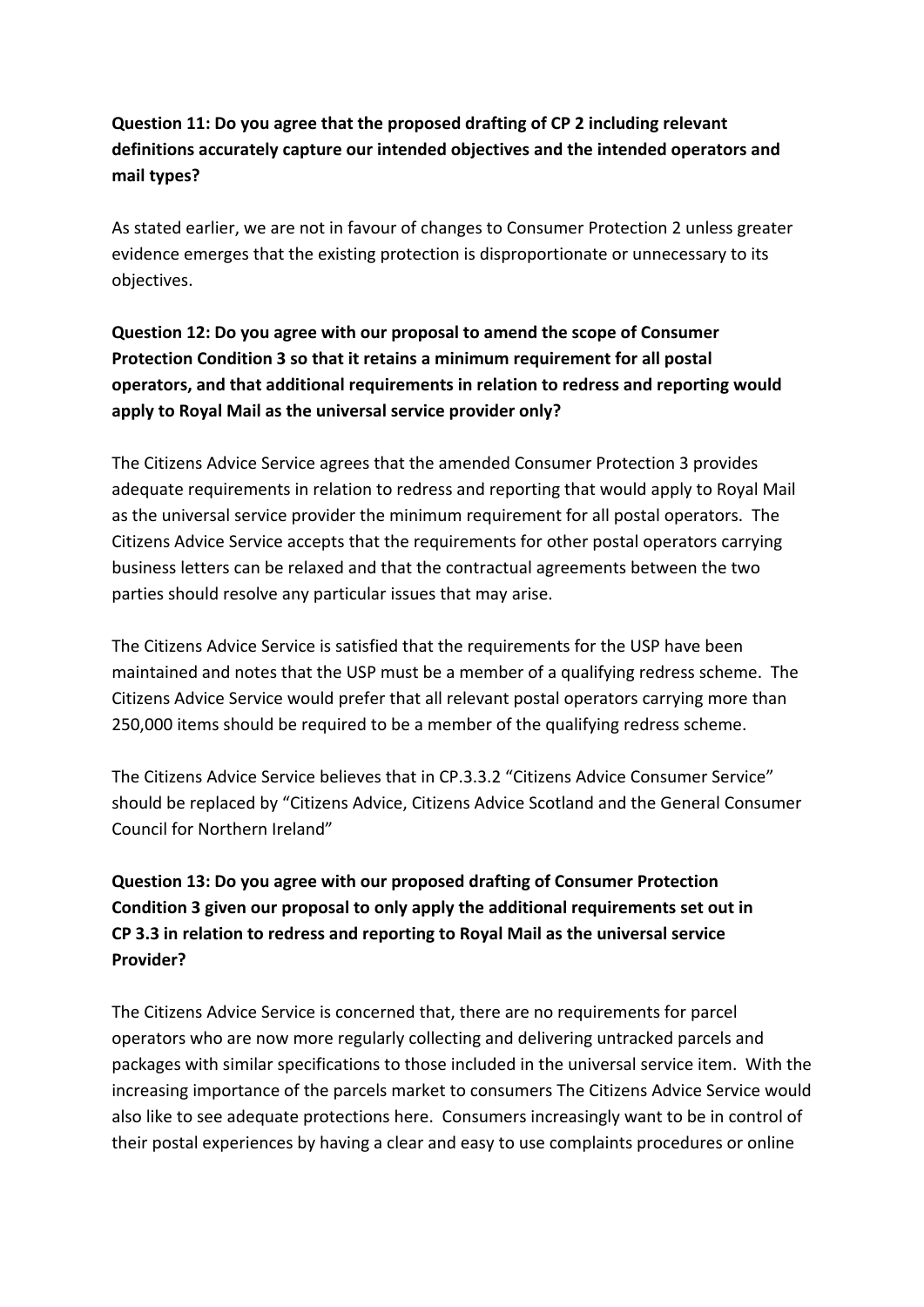instant chat facility.<sup>2</sup> Ofcom should consider setting additional requirements for those parcel operators which handle certain volumes of parcels that could be considered as within the scope of the universal service, even though they are not designated as universal service products.

The Citizens Advice Service is conducting research in this area.

## **Question 14: Do you agree with our proposal to revoke Consumer Protection Condition 5?**

The Citizens Advice Service is inclined to agree as relevant postal operators, including Royal Mail have an incentive arising from Essential Condition 1 under which a failure to deliver relevant mail would be considered a mail integrity issue if items are not delivered within 15 working days.

For non‐universal service products, postal operators, including Royal Mail will have contractual arrangements in place with the sender under which they agree to deliver the postal items.

## **Question 15: Do you agree with our proposal to remove the one‐month notification period for price decreases to Royal Mail's universal service products and services?**

The Citizens Advice Service agrees that there are postal consumers who may not use services regularly but may still use services to a sufficient extent that notice of changes can be important to them.

Out of the 3 options provided by Ofcom, The Citizens Advice Service prefers option 1. However, The Citizens Advice Service believes that Ofcom should consider the possibility of introducing a process to protect small businesses who may purchase books of stamps to sell on to customers who use their businesses, e.g. greeting card shops, newsagent, tobacconists and possibly sub‐post masters, because, although they will be able to sell any stamps that they had previously purchased, it will be at a loss as they are not allowed to resale them for more than the face value. One example may be for Royal Mail to offer a refund on those businesses that had purchased postage at the higher rate. Businesses who have franking machines may have similar issues and it may be necessary to consider the impact of any price decreases may have on them?

<sup>&</sup>lt;sup>2</sup> 'The future of consumer needs for postal services:research report for Citizens Advice', Breaking Blue, June 2016